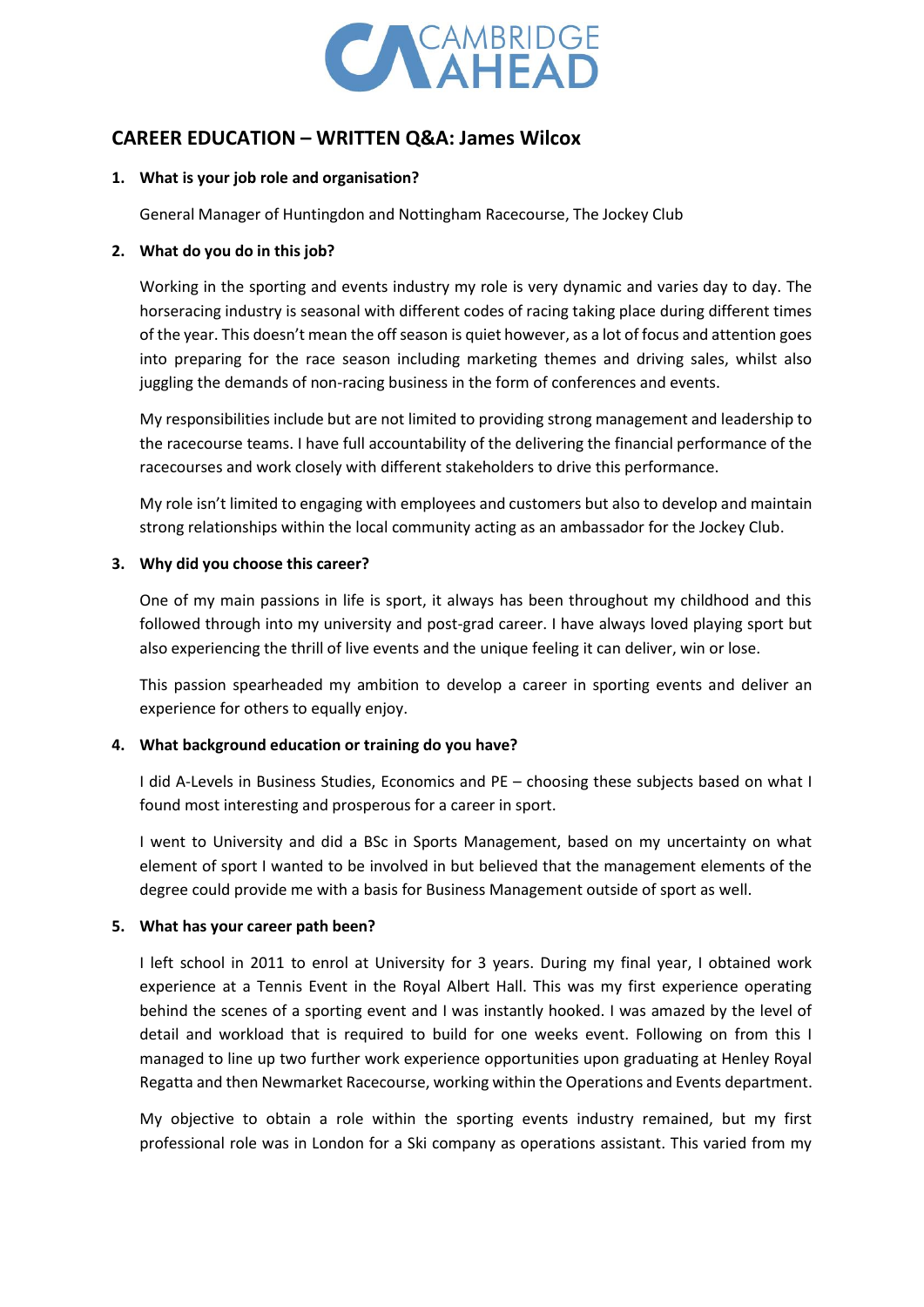

objective but provided me with a great opportunity in sports tourism and some experience of travelling as well.

Six months later, whilst on the slopes in France, I was approached regarding a role as Events Manager at Sandown Park racecourse. I jumped at the opportunity and this commenced my progression within the Jockey Club. I was promoted into the role of Regional Assistant Operations Manager, followed by Trainee General Manager and then Interim General Manager over the course of four years. I eventually took over the position as General Manager permanently at Huntingdon racecourse in 2020 and six months later during the pandemic undertook the management of Nottingham Racecourse as well.

#### **6. What does a typical day involve?**

I wouldn't say there is a typical day as per say, but there are some key tasks that I try to achieve daily

- Depending on which racecourse I am at, I try and walk round all areas to pick up on any changes since my last visit
- Touch base with all team members at the racecourse.
- Check all financial performances for ticket sales, restaurant and hospitality to ensure it is tracking in the right direction.
- Attend any organised meetings, which can vary from Senior Management meetings to local stakeholders and key clients.

# **7. What is your work environment like?**

My job is predominantly office based but I am very fortunate that I can move between two offices at the different racecourses. The setting of these offices are fantastic with plenty of green space around which creates a positive atmosphere. Both racecourses are made up of a small team of 4 office based staff and 5 estates team. But within my role, I work closely with peers who working nationally and alongside the Racecourse teams.

The hours can vary due to the nature of the events sheet, but it is well balanced for work and personal life.

# **8. What aspects of your job are most challenging?**

The challenges can vary on a day to day basis, but that is what is so exciting about my role as no one day is the same. One consistent challenge is the management of people, whether this is employees or different stakeholders, these relationships are key to the business success. However as much as it is a challenge, I also find it the most rewarding.

# **9. Can you give an example of a project or piece of work that you have been most proud of?**

I feel the most exciting part of my role is delivering unique experiences for customers. I am very fortunate to have worked on some of the world's largest events, delivering the Aintree Grand National, Cheltenham Gold Cup and The Derby at Epsom Downs. The delivery of internationally recognised events is something I am very proud to have been a part of.